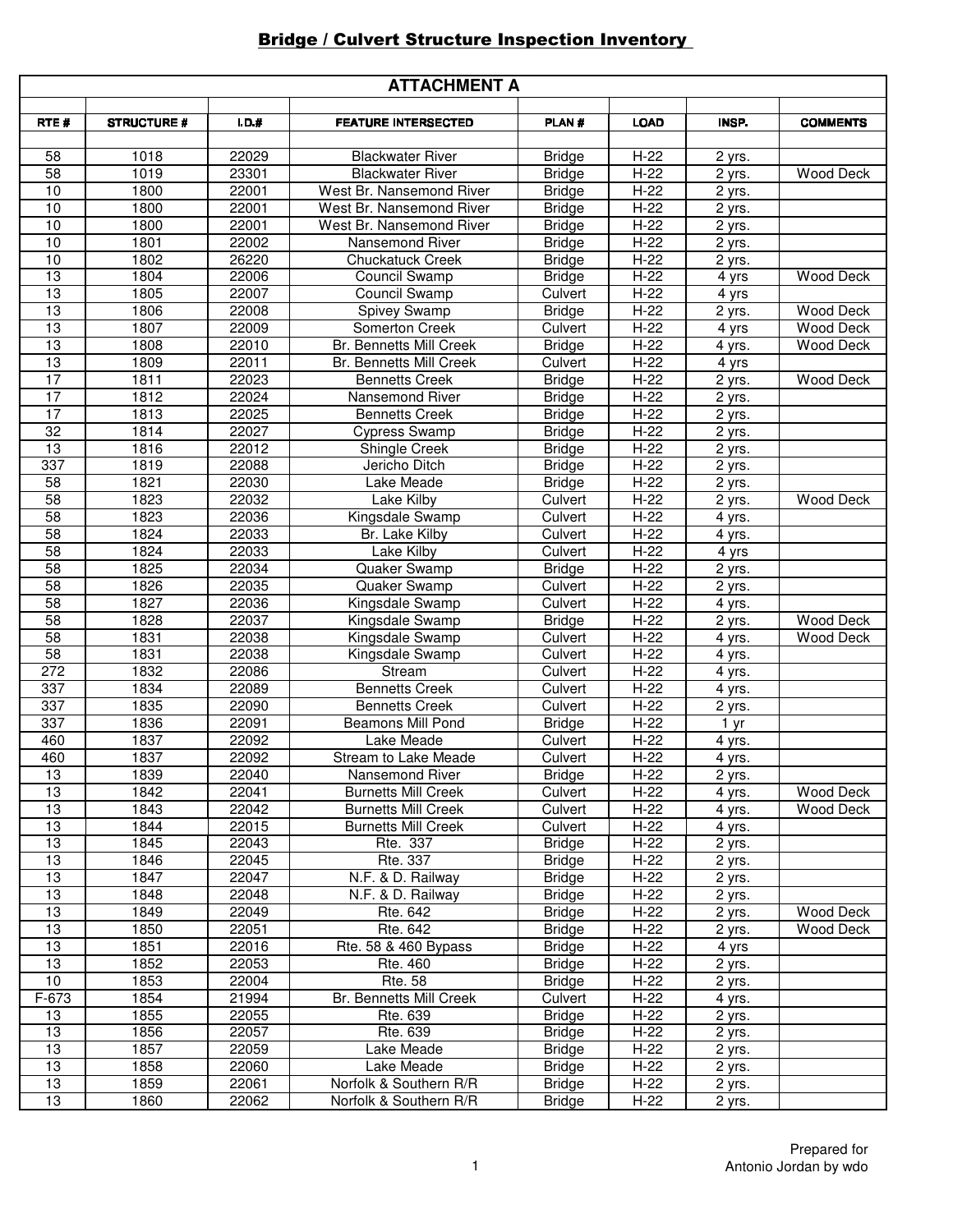## **Bridge / Culvert Structure Inspection Inventory**

| 13              | 1861 | 22063 | Rte. 460                 | <b>Bridge</b> | $H-22$ | 2 yrs.              |                  |
|-----------------|------|-------|--------------------------|---------------|--------|---------------------|------------------|
| 58              | 1861 | 22085 | Ducks Creek              | Culvert       | $H-22$ | 2 yrs.              | <b>Wood Deck</b> |
| F677            | 1863 | 21995 | Trib. Lake Meade         | Culvert       | $H-22$ | 4 yrs.              | Wood Deck        |
| 17              | 1864 | 22066 | Trib. Lake Meade         | Culvert       | $H-22$ | 4 yrs.              |                  |
|                 |      |       | Rte 58 Bus. Holland      |               |        |                     |                  |
| $\overline{58}$ | 1866 | 22068 |                          | <b>Bridge</b> | $H-22$ | 2 yrs.              |                  |
| 58              | 1867 | 22070 | N.F. & D. Railroad       | <b>Bridge</b> | $H-22$ | 2 yrs.              |                  |
| $\overline{58}$ | 1868 | 22071 | N.F. & D. Railroad       | <b>Bridge</b> | $H-22$ | $\overline{2}$ yrs. |                  |
| $\overline{58}$ | 1869 | 22072 | Rte. 653                 | <b>Bridge</b> | $H-22$ | 2 yrs.              |                  |
| 58              | 1870 | 22074 | Rte. 653                 | <b>Bridge</b> | $H-22$ | 2 yrs.              |                  |
| $\overline{58}$ | 1875 | 22077 | Trib. Of Black Water     | Culvert       | $H-22$ | $\overline{2}$ yrs. |                  |
|                 | 1877 |       |                          |               |        |                     |                  |
| 189             |      | 23300 | Rte. 58 (By-Pass)        | <b>Bridge</b> | $H-22$ | 2 yrs.              |                  |
| $\overline{13}$ | 1878 | 25658 | Rte. 32 (Suffolk ByPass) | <b>Bridge</b> | $H-22$ | 2 yrs.              |                  |
| 13              | 1881 | 25661 | Norfolk Southern R/R     | <b>Bridge</b> | $H-22$ | 2 yrs.              |                  |
| $\overline{13}$ | 1882 | 25662 | Norfolk Southern R/R     | <b>Bridge</b> | $H-22$ | 2 yrs.              |                  |
| $\overline{13}$ | 1883 | 25663 | Lake Kilby               | <b>Bridge</b> | $H-22$ | 2 yrs.              |                  |
| $\overline{13}$ | 1884 | 25664 | <b>Lake Kilby</b>        | <b>Bridge</b> | $H-22$ | 2 yrs.              |                  |
| $\overline{13}$ | 1885 | 25668 |                          |               | $H-22$ |                     |                  |
|                 |      |       | Turlington Rd.           | <b>Bridge</b> |        | 2 yrs.              |                  |
| $\overline{13}$ | 1886 | 25669 | Turlington Rd.           | <b>Bridge</b> | $H-22$ | 2 yrs.              |                  |
| $\overline{13}$ | 1887 | 27256 | <b>Rte. 58</b>           | <b>Bridge</b> | $H-22$ | $\overline{2}$ yrs. |                  |
| 13              | 1888 | 25667 | <b>Rte. 58</b>           | <b>Bridge</b> | $H-22$ | 2 yrs.              |                  |
| 13              | 1889 | 25670 | Turlington Rd.           | <b>Bridge</b> | $H-22$ | $\overline{2}$ yrs. |                  |
| 13              | 1890 | 25671 | <b>Rte. 58</b>           | <b>Bridge</b> | $H-22$ | 2 yrs.              |                  |
| 13              | 1891 |       |                          |               |        |                     |                  |
|                 |      | 27252 | Stream                   | Culvert       | $H-22$ | $\overline{2}$ yrs. |                  |
| 17              | 1965 | 22026 | <b>Chuckatuck Creek</b>  | <b>Bridge</b> | $H-22$ | 2 yrs.              |                  |
| 603             | 8001 | 22093 | Western Branch           | 193-15        | $H-22$ | 2 yrs.              |                  |
| 603             | 8002 | 22094 | Western Branch           | Culvert       | $H-22$ | 4 yrs.              |                  |
| 604             | 8003 | 22095 | Stream                   | Culvert       | $H-22$ | 2 yrs.              |                  |
| 604             | 8004 | 22096 | Cypress Swamp            | 256-66        | $H-22$ | 2 yrs.              |                  |
| 604             | 8005 | 22097 | Lake Meade               | 236-06        | $H-22$ | 2 yrs.              |                  |
|                 |      |       |                          |               |        |                     |                  |
| 604             | 8006 | 22098 | Lake Meade               | 236-06        | $H-22$ | 2 yrs.              |                  |
| 604             | 8007 | 22099 | Lake Meade               | 118-19        | $H-18$ | 1 yr                |                  |
| 605             | 8008 | 22102 | <b>Exchange Creek</b>    | No Plans      | $H-22$ | $\overline{2}$ yrs. |                  |
| 605             | 8009 | 22103 | Lake Prince              | 266-64        | $H-22$ | 2 yrs.              |                  |
| 606             | 8010 | 22104 | Lake Prince              | 193-15        | $H-22$ | 2 yrs.              |                  |
| 607             | 8011 | 22105 | Cohoon Creek             | No Plans      | $H-22$ | 2 yrs.              |                  |
|                 |      |       |                          |               |        |                     |                  |
| 607             | 8012 | 22106 | Ashburns Mill            | No Plans      | $H-22$ | 4 yrs               |                  |
| 608             | 8014 | 22107 | Cohoon Creek             | No Plans      | $H-18$ | 1 yr                | <b>Wood Deck</b> |
| 611             | 8015 | 22108 | Lake Prince              | $193 - 16$    | $H-22$ | 2 yrs.              | <b>Wood Deck</b> |
| 613             | 8016 | 22110 | Kingsdale Swamp          | No Plans      | $H-12$ | 1 yr                |                  |
| 616             | 8017 | 22111 | Jones Swamp              | No Plans      | $H-10$ | 1 yr                |                  |
| 616             | 8018 | 22112 | <b>Chapel Swamp</b>      | Culvert       | $H-22$ | 2 yrs.              |                  |
| 616             | 8019 | 22113 |                          | Culvert       | $H-22$ |                     |                  |
|                 |      |       | <b>Cypress Swamp</b>     |               |        | 2 yrs.              |                  |
| 616             | 8020 | 22114 | Spivey Swamp             | Culvert       | $H-22$ | 2 yrs.              |                  |
| 632             | 8021 | 22115 | Cohoon Creek             | No Plans      | $H-22$ | 1 yrs               |                  |
| 634             | 8022 | 22116 | Lake Cohoon              | 158-14        | $H-22$ | 2 yrs.              |                  |
| 634             | 8023 | 22117 | Cohoon Creek             | $204 - 21$    | $H-22$ | 2 yrs.              |                  |
| 637             | 8024 | 22118 | Lake Cohoon              | 158-17        | $H-22$ | 2 yrs.              |                  |
| 641             | 8025 | 22122 | Kingsdale Swamp          | No Plans      | $H-22$ | 1 yr                |                  |
| 642             | 8026 | 22123 | Adams Swamp              | Culvert       | $H-22$ | 2 yrs.              |                  |
|                 |      |       |                          |               |        |                     |                  |
| 642             | 8027 | 23524 | <b>Washington Ditch</b>  | 268-19        | $H-22$ | 2 yrs.              |                  |
| 642             | 8029 | 27625 | <b>Brewers Creek</b>     | No Plans      | $H-22$ | 2 yrs.              |                  |
| 642             | 8030 | 27627 | Magnolia Creek           | No Plans      | $H-22$ | 2 yrs.              |                  |
| 642             | 8031 | 22128 | <b>Cypress Swamp</b>     | 142-14        | $H-22$ | 2 yrs.              |                  |
| 642             | 8032 | 22129 | Shingle Creek            | Culvert       | $H-22$ | 2 yrs.              |                  |
| 643             | 8033 | 22130 | Spivey Swamp             | No Plans      | $H-22$ | 1 yr                |                  |
|                 |      |       |                          |               |        |                     |                  |
| 643             | 8034 | 22131 | Langston Swamp           | No Plans      | $H-22$ | 1 <sub>yr</sub>     |                  |
| 643             | 8035 | 22132 | Stream                   | No Plans      | $H-12$ | 1 yr                |                  |
| 650             | 8037 | 22135 | Quaker Swamp             | Culvert       | $H-10$ | 2 yrs.              |                  |
| 653             | 8038 | 22136 | Stream                   | Culvert       | $H-22$ | 2 yrs.              |                  |
| 660             | 8039 | 22134 | Somerton Creek           | No Plans      | $H-17$ | 1 yr                |                  |
|                 |      |       |                          |               |        |                     |                  |